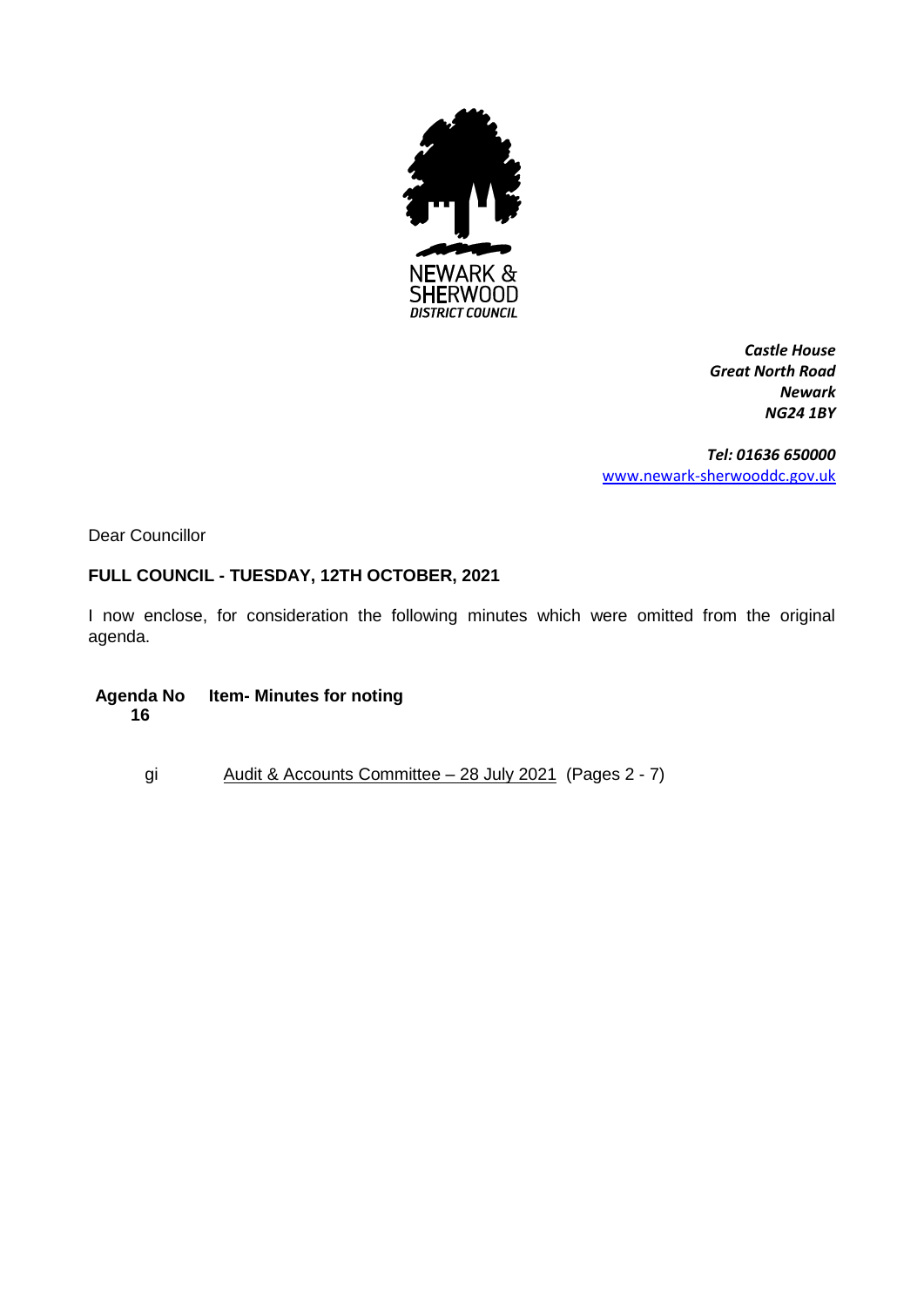#### NEWARK AND SHERWOOD DISTRICT COUNCIL

Minutes of the Meeting of **Audit & Accounts Committee** held in the Civic Suite, Castle House, Great North Road, Newark, Notts, NG24 1BY on Wednesday, 28 July 2021 at 10.00 am.

PRESENT: Councillor Mrs S Michael (Chairman)

Councillor R Crowe, Councillor D Cumberlidge and Councillor J Lee

APOLOGIES FOR ABSENCE: Councillor Mrs B Brooks (Committee Member) and Councillor M Brown (Committee Member)

# 1 DECLARATIONS OF INTEREST BY MEMBERS AND OFFICERS AND AS TO THE PARTY WHIP

That no Member or Officer declared any interest pursuant to any statutory requirement in any matter discussed or voted upon at the meeting.

## 2 DECLARATION OF ANY INTENTIONS TO RECORD THE MEETING

There were no declarations of intention to record the meeting.

## 3 MINUTES OF THE MEETING HELD ON 21 APRIL 2021

that the Minutes of the meeting held on 21 April 2021 be approved as a correct record and signed by the Chairman.

The Chairman welcomed Stuart Turner to his first meeting as an Independent Member for the Audit & Accounts Committee.

#### 4 AUDIT COMMITTEE WORK PLAN

The Committee noted the Work Plan provided by the Business Manager for Financial Services.

#### 5 TREASURY MANAGEMENT OUTTURN REPORT 2020/21

The Committee considered the report from the Assistant Business Manager for Financial Services providing Members with the opportunity to review the annual Treasury Outturn report at Appendix A.

The report to then be presented to Council on 12 October 2021 and recommended for approval.

The Committee were informed of an error at 3.1 of the appendix at page 16 of the agenda referring to the Borrowing Strategy figures in brackets, they are an increase **Agenda Item 16g**<br> **Agencia Therefore Adelt & Accounts Committee held in the Civic Suite, Castle**<br>
Great North Road, Newark, Notts, NC24 11F on Wednesday, 28 July 2021 at 10.00<br>
TT:<br>
Councillor Mrs & Michael (Chairman)<br>
Co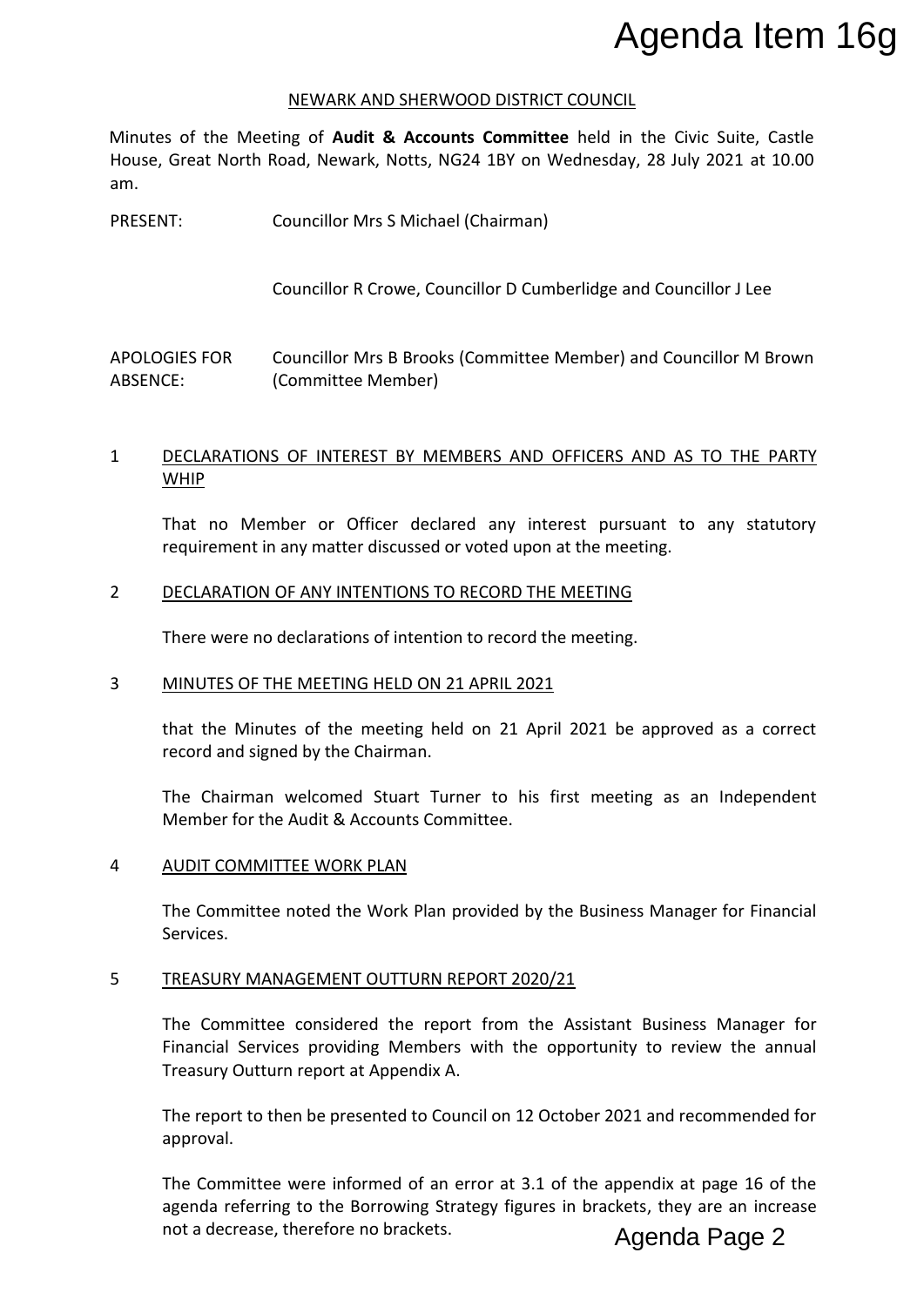The Council delegates responsibility for the implementation and regular monitoring of its treasury management policies and practices to the Audit & Accounts Committee and for the execution and administration of treasury management decisions to the section 151 officer, who will act in accordance with the Council's policies and practices.

The Treasury Strategy and Prudential Indicators for 2020/21 were approved by Council on 9 March 2020 and the Outturn report is the last report for the financial year, required by the CIPFA Code of Practice.

The Committee to receive the half-yearly report at the December meeting of Audit & Accounts.

AGREED (unanimously) that the Treasury Outturn position for 2020/21 be considered.

# 6 ANNUAL INTERNAL AUDIT REPORT

The Committee considered the Annual Internal Audit report from Assurance Lincolnshire, Annex A of the report providing a summary of Internal Audit work undertaken during 2020/2021 to support the Annual Governance Statement by providing an opinion on the organisation's governance, risk, financial and internal control environment.

The report highlighted the improvement from the last financial year to governance, risk, financial and internal control with all areas on an upward trend.

Audit Lincolnshire had observed that the Senior Leadership Team (SLT) and political leadership had embraced and are driving a positive change in culture. There is a clear message and commitment from the top to transform services and focus on the delivery of meaningful performance targets and outcomes which will help support and improve the Council's governance arrangements over the next year.

The Chairman did request that Governance be revisited with Assurance Lincolnshire again in October.

AGREED (unanimously) that the Committee considered and gave comment upon the Annual Internal Audit report.

## 7 GOING CONCERN STATUS OF THE COUNCIL

The Committee considered the report from Business Manager for Financial Services setting out the Council's assessment by the Council's Section 151 Officer of the Council's Going Concern status.

The report explained that the concept of a 'going concern' assumes that an authority, its functions and services will continue in operational existence for the foreseeable future. This assumption underpins the accounts drawn up under the Local Authority Code of Accounting Practice and is made because local authorities carry out functions essential to the local community and are themselves revenue-raising bodies (with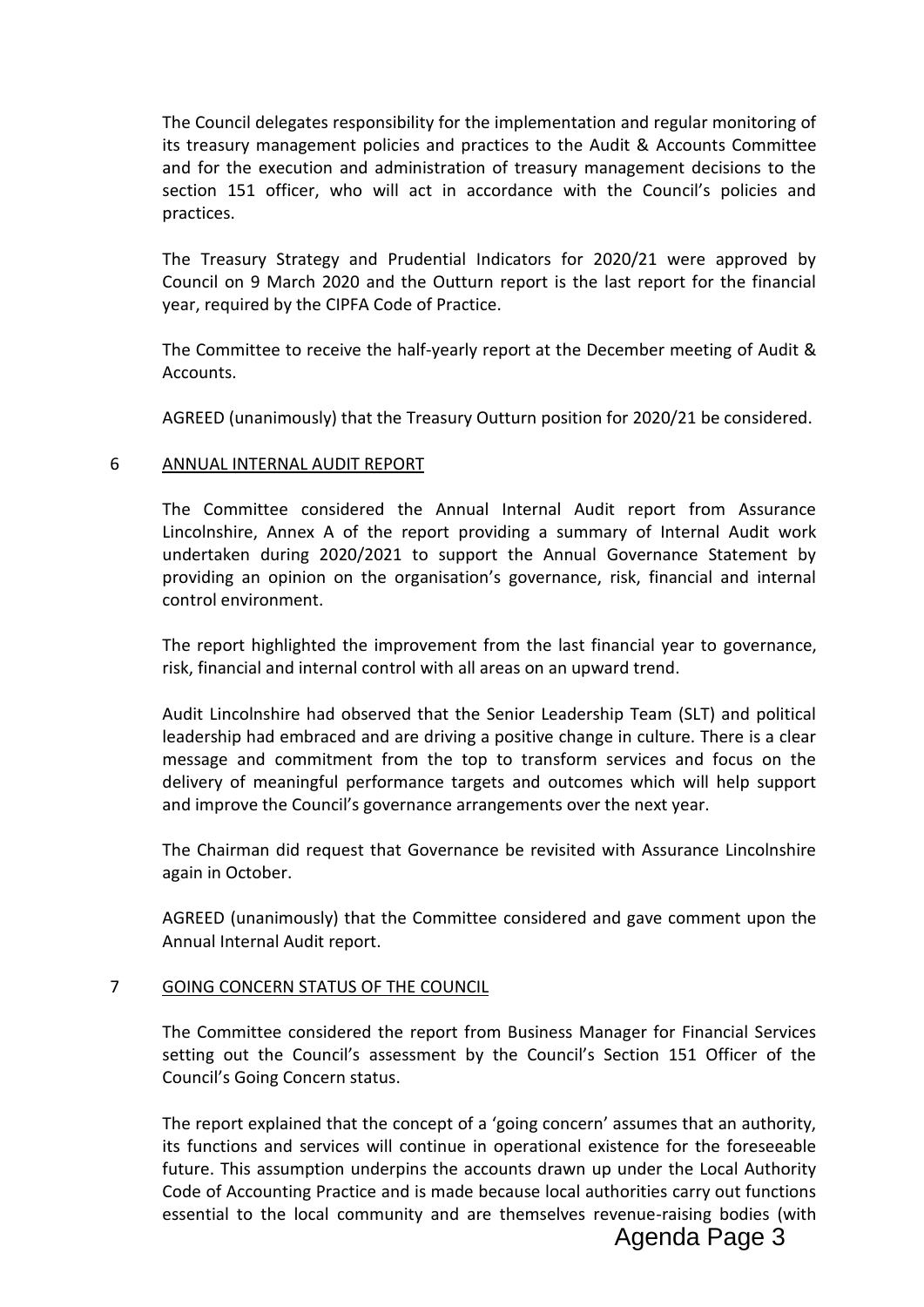limits on their revenue-raising powers arising only at the discretion of central government).

AGREED (unanimously) that the Committee noted the conclusion of the assessment made of the Council's status as a going concern for the purposes of the Statement of Accounts 2020/21.

## 8 ANNUAL EXTERNAL AUDIT STRATEGY MEMORANDUM 2020/21

The Committee received the External Audit Strategy Memorandum for the 2020/21 Statement of Accounts work and Value for Money conclusion.

The Mazars representative presented to the Committee the External Audit Strategy Memorandum at Appendix A that set out the proposed work of the Council's external auditors for 2020/21, relating to the audit of the Financial Statements and the Value for Money conclusion.

The strategy had described the audit approach, the key financial statement audit risks and the Value for Money audit approach. It detailed the audit team, the deliverables from the work, the timeline and the planned audit fee.

The Mazars representative highlighted following the audit field work in July there had not been anything significant to bring to the Audit & Accounts Committee's attention.

AGREED (unanimously) that the Committee noted the External Audit Strategy Memorandum.

Councillor Lee joined the meeting at this point and the Chairman welcomed Councillor Lee to the Audit & Accounts Committee.

## 9 UNDERLYING PENSION ASSUMPTIONS FOR 2020/2021 STATEMENT OF ACCOUNTS

The Committee considered the report from the Assistant Business Manager for Financial Services providing the Committee with information regarding the assumptions made by the pension fund actuary in calculating the IAS 19 (International Accounting Standard 19 – Employee Benefits) figures to be reported in the 2020/2021 Statement of Accounts.

The report reminded the Committee that IAS 19 - Employee Benefits is one of the financial reporting standards with which the Council must comply when producing its annual Statement of Accounts.

AGREED (unanimously) that the Members noted and approved the assumptions used in the calculation of pension figures for 2020/2021.

## 10 UNDERLYING VALUATION ASSUMPTIONS FOR 2020/2021 STATEMENT OF ACCOUNTS

The Committee considered the report from the Assistant Business Manager for Financial Services providing the Committee with information regarding the assumptions made by the Valuers in calculating the figures to be reported in the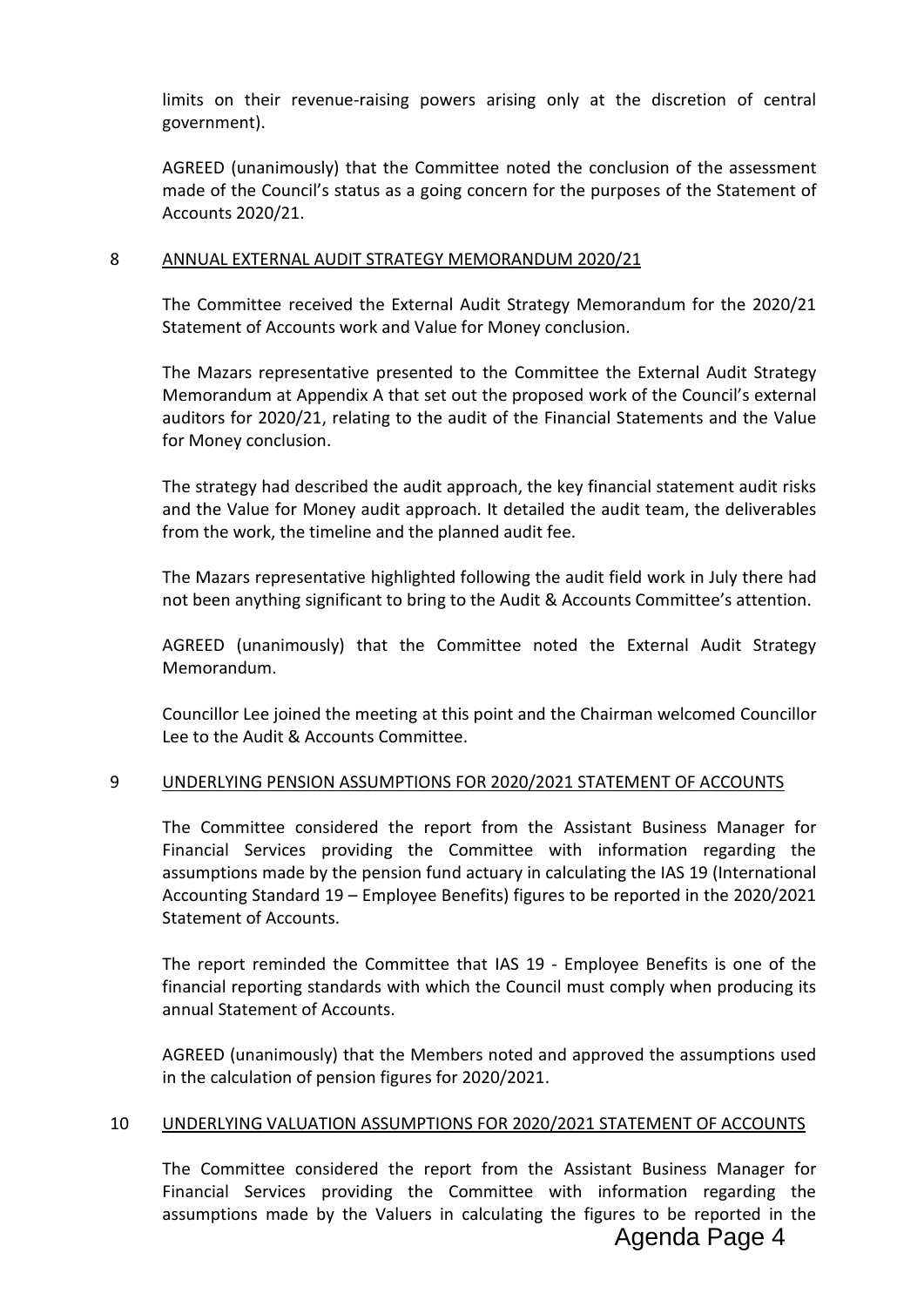2020/21 Statement of Accounts, as per the revaluation model approach taken by the Council under IAS 16 (International Accounting Standard 16 – Property, Plant and Equipment).

The report reminded the Committee that IAS 16 – Property, Plant and Equipment is one of the financial reporting standards with which the Council must comply with when producing its annual Statement of Accounts.

Those assets included in the Balance Sheet at current value are revalued where there have been material changes in the value, but as a minimum once every five years on a rolling programme.

AGREED (unanimously) that the Members noted and approved the assumptions used in the calculation of asset valuation figures for 2020/2021.

## 11 UNAUDITED STATEMENT OF ACCOUNTS

The Committee considered the report from the Business Manager for Financial Services to review the Council's draft Statutory Accounts for the financial year ended 31 March 2021.

The draft statement of accounts as part of this report had been issued to the Members the week before the Audit & Accounts Committee provided as part of a training session covering the Statement of Accounts & Mazars Role & Responsibilities of Audit Committees.

The Council's external auditors, Mazars, had commenced the audit of the accounts in June 2021 however the audit timetable will not be due to be completed until the end of August or early September. On completion there is a requirement that the external auditor provides details of any amendments made within the financial statement compared with the draft accounts produced. This report is the Audit Completion report and will be brought to the Committee in September along with the final audited Statement of Accounts for approval.

The Committee accepted that the accounts would be taken to the extraordinary meeting of the Audit & Accounts Committee in September.

AGREED (unanimously) that:

- a) Members noted the Annual Governance Statement for the financial year ended 31 March 2021; and
- b) Members noted the draft Statement of Accounts for the financial year ended 31 March 2021 and agreed to them being submitted to the external auditor (Mazars) for audit and certification.

#### 12 INTERNAL AUDIT PROGRESS REPORT

The Committee considered the internal audit progress report at Annex A from Assurance Lincolnshire to provide a summary of Internal Audit work undertaken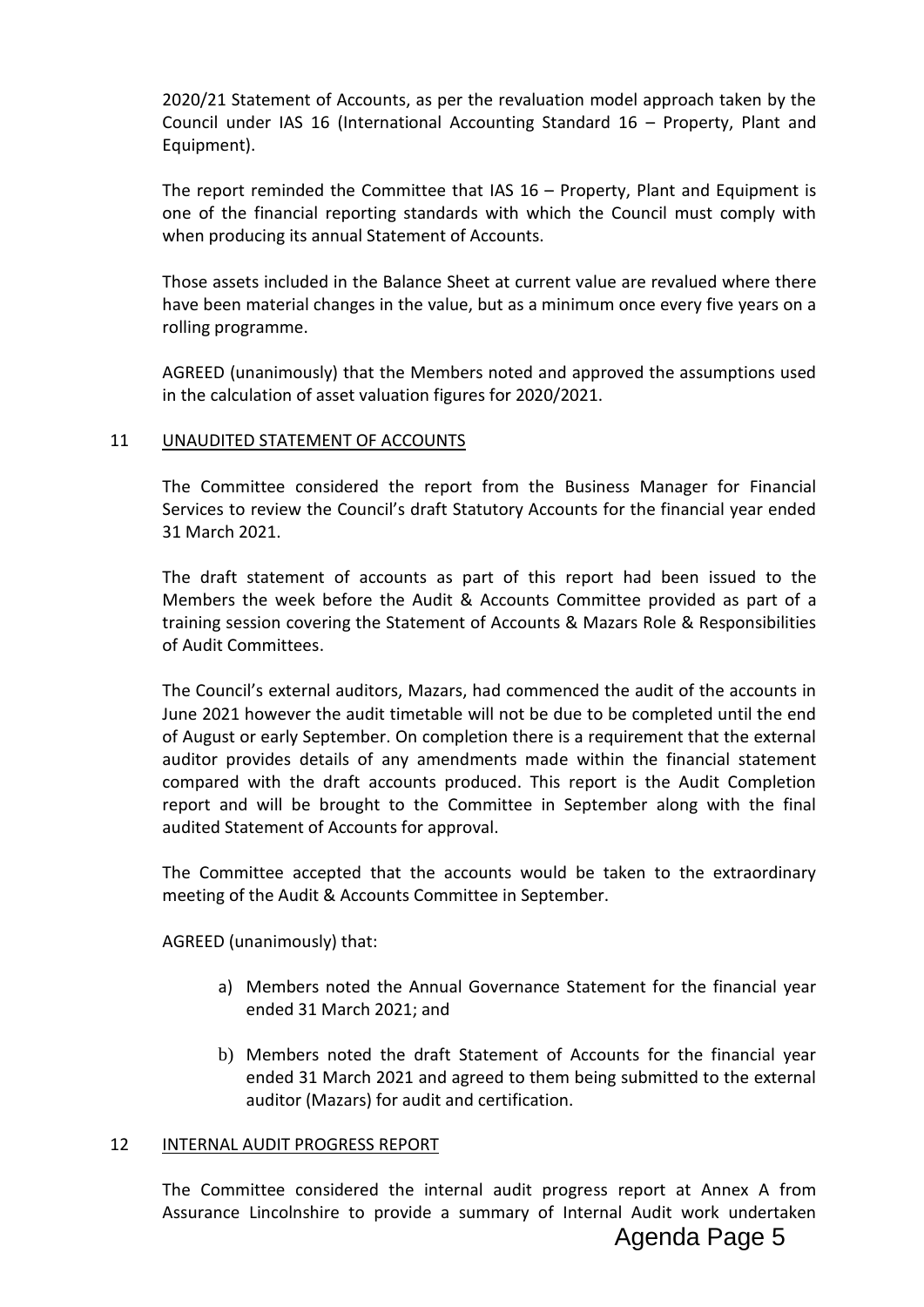during 2021/22 against the agreed audit plan and any remaining reports from 2020/21.

The report informed the Committee that internal audit had completed 92% of the revised 2020/21 annual audit plan and that work had already begun on the 2021/22 annual audit plan.

The Committee noted from the report that Key Control Testing training would be provided later in the year.

Improvements are expected by the Committee for the Key Performance Indicators (KPIs) highlighted in the report and to look to the next financial year to hit targets.

AGREED that the Committee considered and gave comment upon the latest Internal Audit progress report and approved the extensions to the implementation dates.

# 13 COMMITTEE MEMBER TRAINING AND BI-ANNUAL REVIEW OF EFFECTIVENESS OF THE INTERNAL AUDIT FUNCTION AND THE COMMITTEE

The Committee considered the report from the Business Manager for Financial Services providing Members with an update to the recent skills questionnaire circulated to all Committee members, to propose a training programme for members of the Committee and to update members on the Bi-annual review of effectiveness of the Internal Audit function and the Committee.

During the last Committee meeting on 21 April 2021 Assurance Lincolnshire reported that they were collating responses to the skills questionnaire that had been circulated to Members during March.

There had been three of the six Members who had responded to the questionnaire and from these the majority of the responses were positive in nature and from this a broad programme of activity had been suggested for Members to take part in.

The newest Member of the Committee requested a compact course, it was also suggested that this be offered to all Members even if not on the Audit & Accounts Committee for future reference, if joining that Committee.

AGREED (unanimously) that:

- a) Members approved the training programme as described at paragraph 3.2; and
- b) Members nominated Councillor Crowe as the representative to accompany the Chairman and the Business Manager for Financial Services in the review of the effectiveness of Internal Audit and the Committee.

## 14 FINANCIAL MANAGEMENT CODE OF PRACTICE SELF-ASSESSMENT

The Committee considered the report from the Business Manager for Financial Services informing the Committee of CIPFA's Financial Management Code which is Agenda Page 6